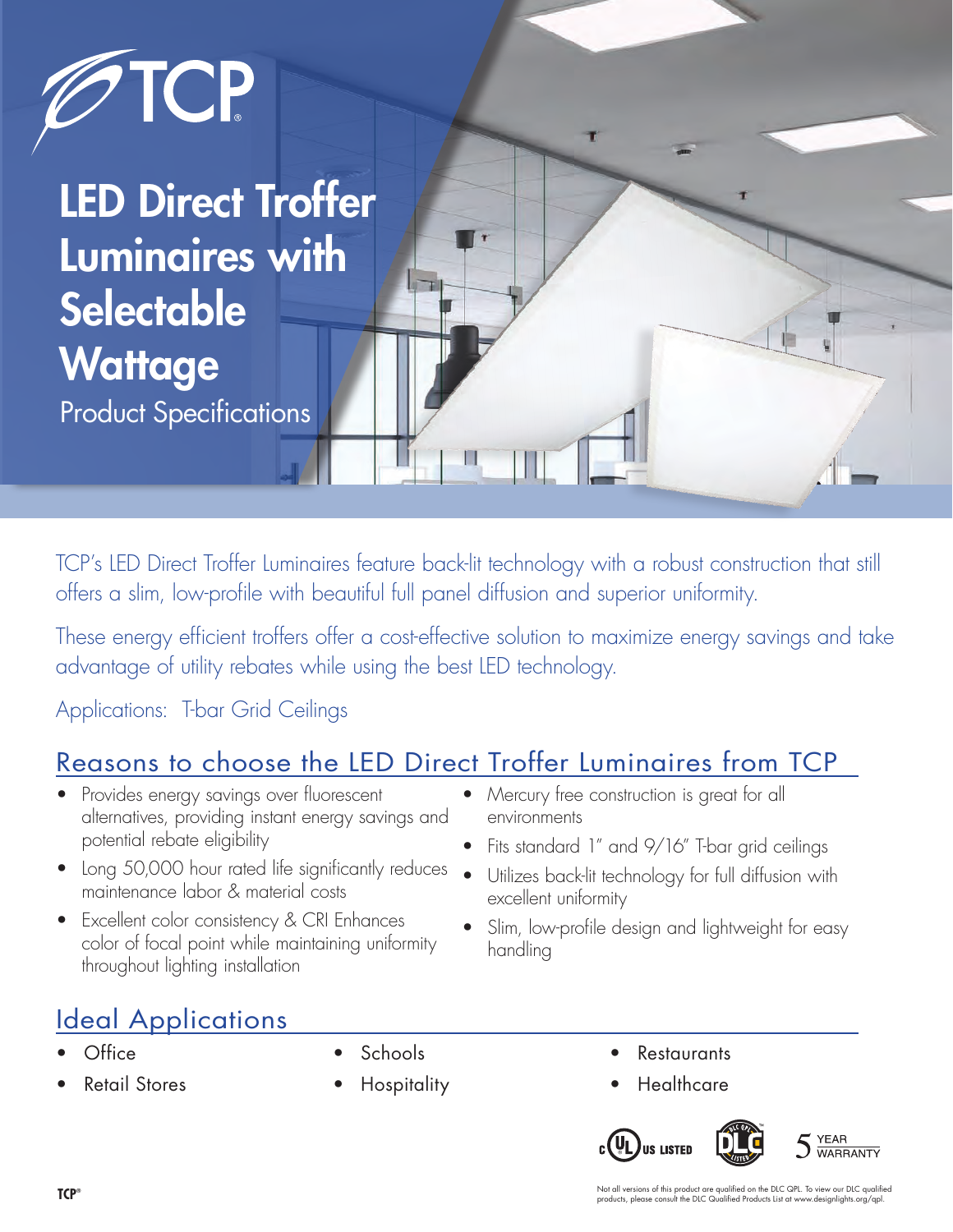# LED Direct Troffer Luminaires with **TCP** Selectable Wattage

# **Specifications**

| Wattage (W) |                        |
|-------------|------------------------|
|             |                        |
|             |                        |
| Lumens (L)  |                        |
|             |                        |
|             |                        |
|             |                        |
|             |                        |
|             |                        |
|             |                        |
|             |                        |
|             |                        |
|             |                        |
|             | IP20, DLC Standard 4.4 |
|             |                        |



# Replacement Strategy

| <b>SYSTEM</b>                                                                                     | <b>BALLAST</b><br><b>FACTOR</b>     | <b>LUMENS</b>                        | <b>INPUT</b><br><b>WATTS*</b> | <b>LED ENERGY</b><br><b>SAVINGS</b> |  |  |
|---------------------------------------------------------------------------------------------------|-------------------------------------|--------------------------------------|-------------------------------|-------------------------------------|--|--|
| <b>TCP LED Direct Troffer - 2x2</b>                                                               |                                     | 3200                                 | 29                            |                                     |  |  |
| 2 Lamp 34W T12 U-Bend<br>2 Lamp 32W T8 U-Bend<br>2 Lamp 24W T5HO                                  | 0.88<br>0.88<br>1.0                 | 4420<br>4275<br>3145                 | 74<br>58<br>54                | 61%<br>50%<br>46%                   |  |  |
| TCP LED Direct Troffer - 2x4                                                                      |                                     | 5100                                 | 46                            |                                     |  |  |
| 3 Lamp 32W T8 HBF<br>3 Lamp 32W T8 NBF<br>2 Lamp 32W T8 HBF<br>2 Lamp 28W T5<br>2 Lamp 32W T8 NBF | 1.18<br>0.88<br>1.18<br>1.0<br>0.88 | 6960<br>6681<br>4658<br>4675<br>4468 | 93<br>89<br>65<br>63<br>59    | 51%<br>48%<br>29%<br>27%<br>22%     |  |  |

\*Actual wattage may differ by +/- 5%, when operating between 120-277V +/- 10%.

NOTE: Charts show system lumens (delivered lumens), NOT straight lamp lumen output. This is calculated as follows:

System lumens = mean lumens  $x$  # lamps  $x$  ballast factor  $x$  luminaire efficiency factor

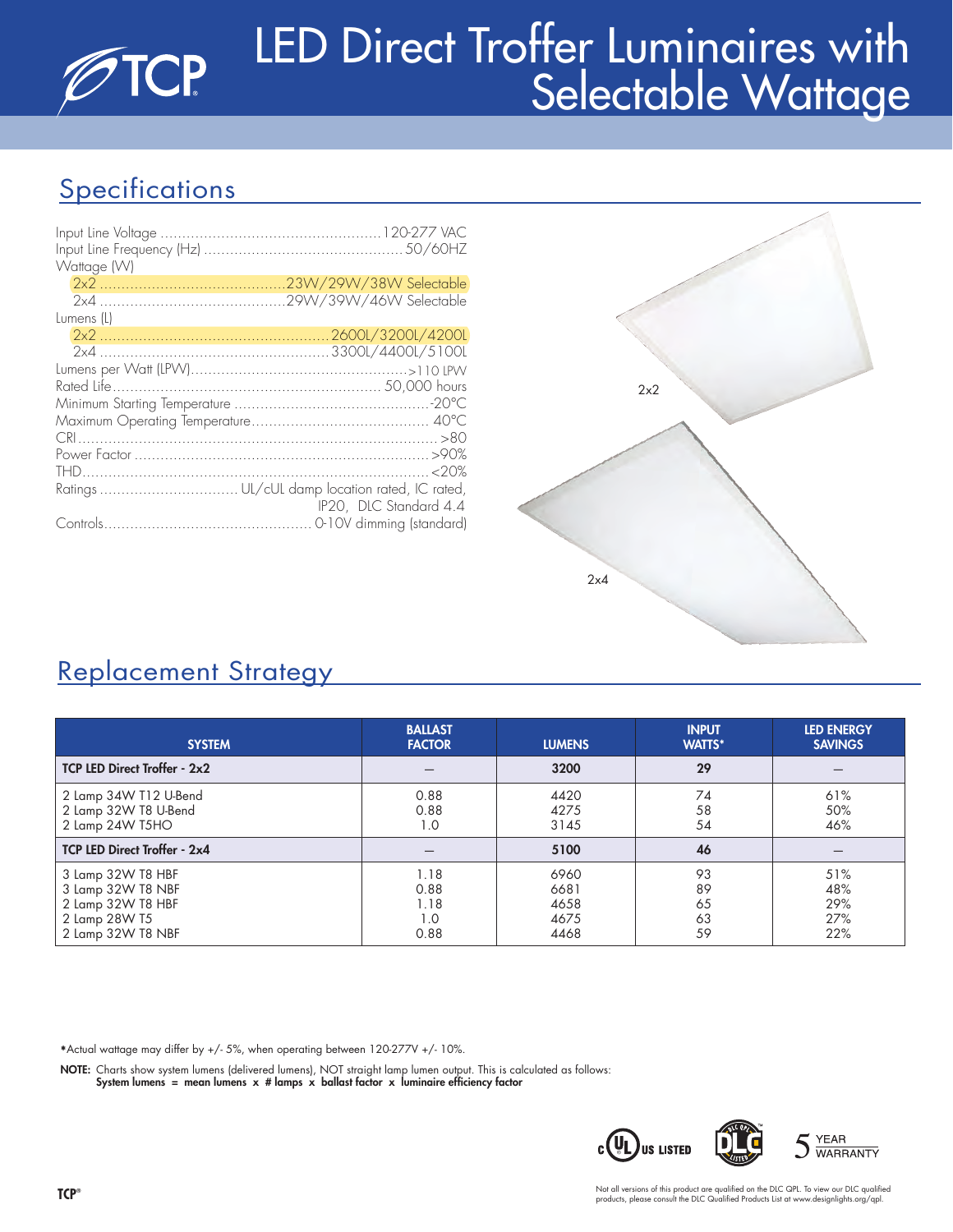# 2x2 LED Direct Troffer Luminaires **TCP** with Selectable Wattage

### **Applications**

TCP LED Direct Troffer luminaires are cost-effective, high-efficiency alternatives to traditional T5, T8 and T12 linear fluorescent troffers. Featuring a slim, low-profile design, our LED Direct Troffers use back lit technology to deliver full panel diffusion and superior uniformity that meets or exceeds the output from edge-lit panels. Applications include offices, schools, retail locations, healthcare, hospitality and other T-grid and commercial ceilings.

### **Construction**

- Remote-mount LED driver with integrated junction box
- Rectangular white frame
- Lens: frosted white diffuser
- IP20 rated
- IC rated for direct contact with insulation
- Designed for easy drop into T-bar grid ceilings

### **Electrical**

- UL/cUL damp location rated
- 0-10V dimming driver (standard)
- Selectable wattage driver with quick connect to panel
- System rated for long 50,000 hour life

### **Optics**

- Back-lit technology provides even, uniform lighting
- 120° beam angle
- Frosted diffuser for reduced glare and aesthetic appeal
- Meets or exceeds the look and performance of edge-lit panels

# Catalog Ordering Matrix Example: DTF2UZDB141K

| <b>Item Number</b> | Lumens/ Selectable Wattages |       |       |  |  |  |  |
|--------------------|-----------------------------|-------|-------|--|--|--|--|
| DTF2UZDB130K       | 2600L                       | 3200L | 4200L |  |  |  |  |
|                    | 23W                         | 29W   | 38W   |  |  |  |  |
| DTF2UZDB135K       | 2600L                       | 3200L | 4200L |  |  |  |  |
|                    | 23W                         | 29W   | 38W   |  |  |  |  |
| DTF2UZDB141K       | 2600L                       | 3200L | 4200L |  |  |  |  |
|                    | 23W                         | 29W   | 38W   |  |  |  |  |
| DTF2UZDB150K       | 2600L                       | 3200L | 4200L |  |  |  |  |
|                    | 23W                         | 29W   | 38W   |  |  |  |  |

These items ship in contractor friendly bulk quantities(LED panel and drivers ship separately.)

#### Options:

| <b>Item Number</b>    | <b>Description</b>                            |
|-----------------------|-----------------------------------------------|
| <b>Emergency</b>      | Add "EB" to the end of the part number (boxed |
| <b>Battery Backup</b> | individually).                                |

Five year limited warranty against defects in manufacturing.

#### Accessories:

| <b>Item Number</b> | <b>Description</b>                                            |
|--------------------|---------------------------------------------------------------|
| <b>YHANGER6PK</b>  | Y FIT CABLE HANGER 6 PACK                                     |
| DTSK <sub>2</sub>  | SURFACE MOUNT KIT FOR DIRECT TROFFER 2X2                      |
| DTFLK2             | RECESS MOUNT FLANGE KIT FOR 2X2 TROFFERS<br><b>AND PANFIS</b> |
| <b>DRVEXTCABLE</b> | <b>3FT DRIVER EXTENSION CABLE</b>                             |

 $c(U_L)$ us Listed **YEAR WARRANTY** 



Not all versions of this product are qualified on the DLC QPL. To view our DLC qualified products, please consult the DLC Qualified Products List at www.designlights.org/qpl.



UL/cUL Listed L70 > 54000 hours IC Rated RoHS Compliant DLC 4.4 Standard

**Warranty** 

### Listings Lumen Maintenance